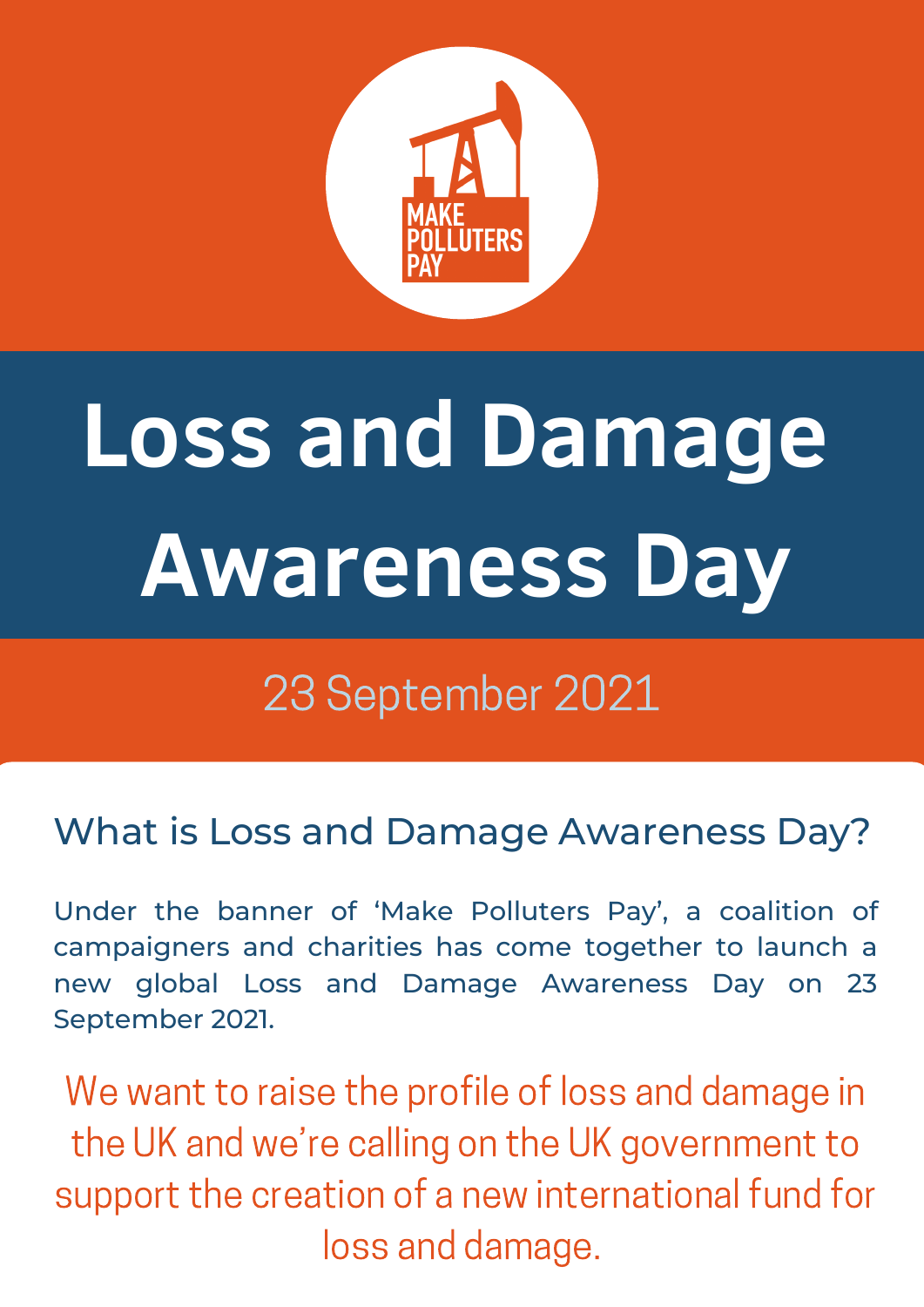We've all heard about the impacts of our climate changing. For many, this is a not just a warning about how things will be in future. Take Cyclone Idai, which killed more than 1,000 people, left 400,000 homeless and destroyed 700,000 hectares of crops when it struck Mozambique in 2019. Translated to a UK context, that's almost as many people as the entire population of Bristol left without a home and destruction equivalent to more than the entire county of Cumbria.

Loss and damage caused by climate change is a present reality for people around the world, and it is getting worse every year. Despite being recognised in a key global climate agreement known as the Paris Agreement, there has been no progress on where money to pay for loss and damage should come from.

### It's a priority for countries most vulnerable to climate breakdown and we see it as fundamental to climate justice.

Note: Climate justice calls for moving away from extractive systems of production, consumption and political oppression, and towards resilient, regenerative and equitable economies.

Whether you consider it solidarity, compensation, or reparations, we know hundreds of billions a year are needed. And that money must come from those who caused the crisis: polluters.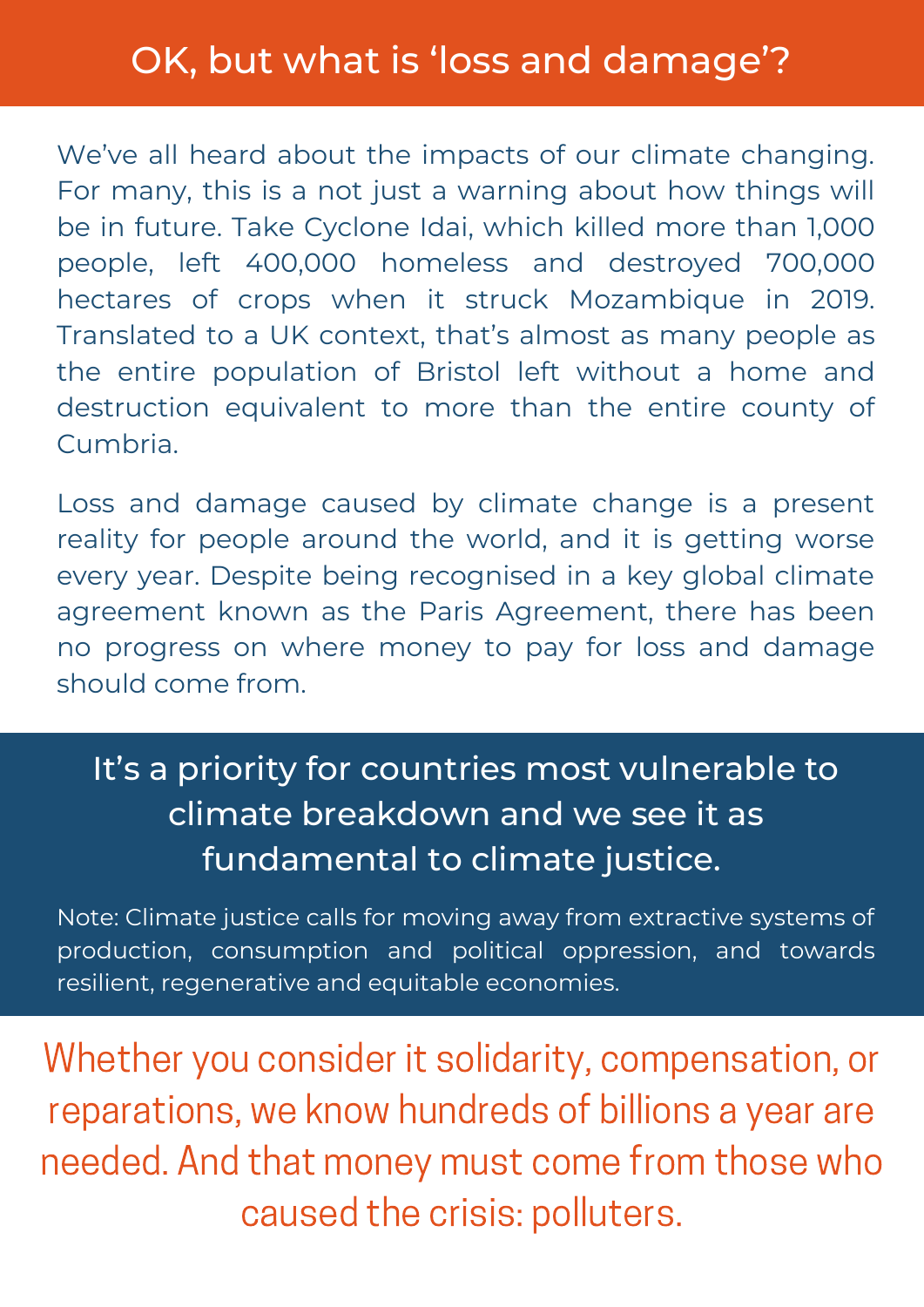## What is planned?

#### \* THROUGHOUT THE DAY \*

VIGIL We're asking people to hold vigils across the UK for loss and damage. Take a <u>look at our [handy](https://www.quaker.org.uk/documents/loss-damage-awareness-vigil-guide) guide</u> and let us know your plans at [climatejustice@quaker.org.uk.](mailto:climatejustice@quaker.org.uk)

DIGITAL ACTION We'll be running a digital art action spelling out why polluters must pay. Follow the Loss & Damage Youth Coalition @LossDamageYouth to join in!

#### \* AT 3PM BST \*



Climate Campaigner. **Harjeet Singh** 



Climate Activist,<br>Vanessa Nakate





FILM LAUNCH AND PANEL We're launching a new short film featuring climate activists Vanessa Nakate, Prof Saleemul Huq and Harjeet Singh. Join us for the film screening and panel event with our film speakers and Caroline Lucas MP Get [tickets](https://actionnetwork.org/events/loss-damage-and-cop26-film-launch-and-panel-event?source=direct_link&) here.

As part of the film launch, we'll be asking you to sign our new petition to the UK Prime [Minister.](https://makepolluterspay.co.uk/sign-the-petition) Please help us gather as many signatures as possible so we can make our message to No. 10 Downing Street LOUD AND CLEAR!

# See you there!